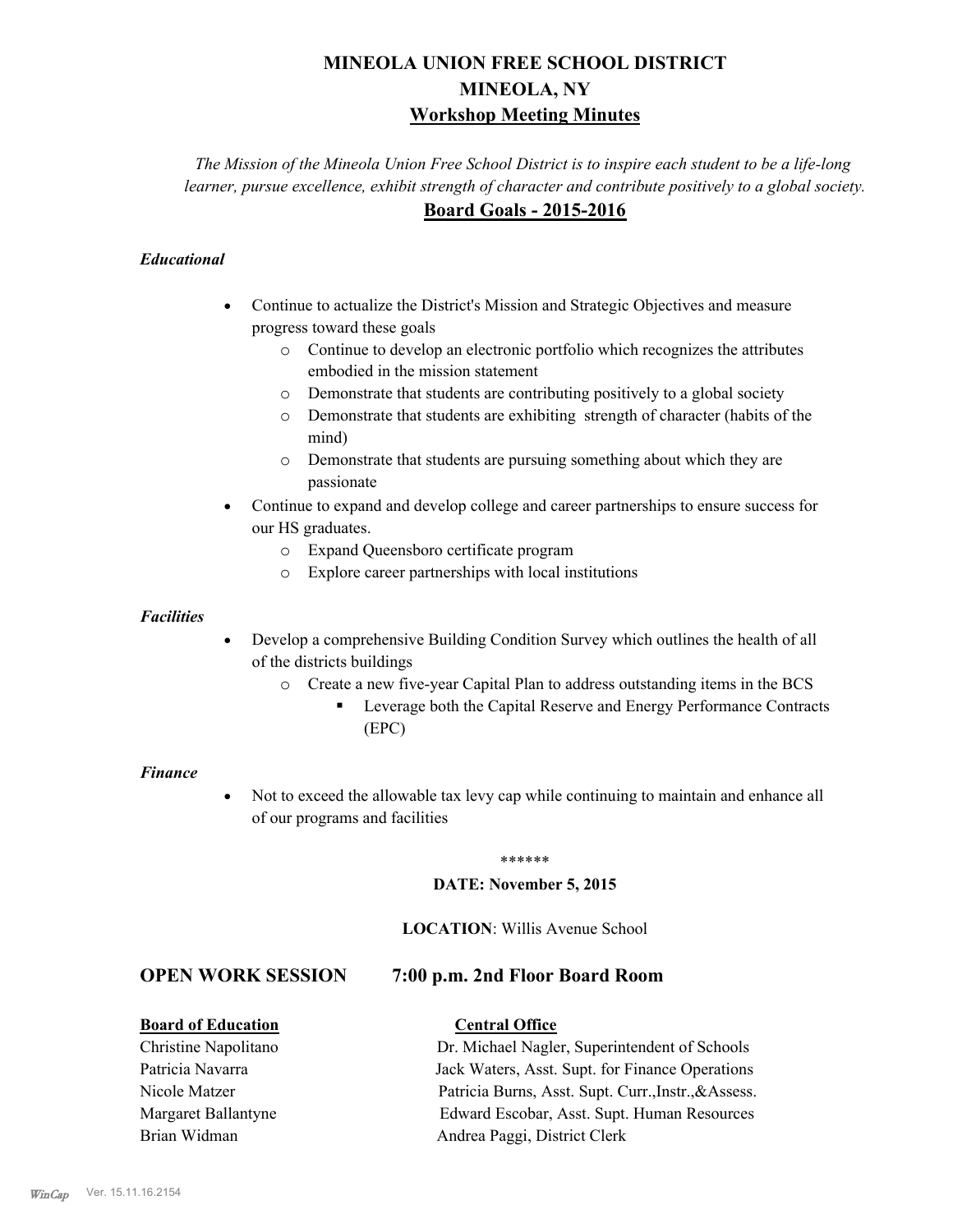## **E. Dais & Visitor Introductions**

### **F. High School Student Organization Report**

There was no Student Organization report this evening.

Tonight, there was a special presentation by Matt DeLuca and two thespians. It was reported by Matt DeLuca that this year's fall play is a murder mystery comedy- "Done to Death". The play will take place on 11/20 at 7:30 pm and 11/21 at 2:00 pm and 7:30 pm. Mr. DeLuca displayed a poster for the play that was designed by a former student. He added that there are 19 actors in the play and it is acceptable for the whole family. Next, Mr. DeLuca introduced two seniors, Britney Anne Hernandez and Julie Ortiz, to speak about the drama program and what it means to them. Finally, Mr. DeLuca thanked the Board for their support and encouraged everyone to attend the play.

## **G. BOE Reports**

#### **a. Comments from Board Trustees**

Brian Widman began by congratulating the Girls volleyball team for making the playoffs. He attended the Jackson Avenue PTA meeting and plans on attending the Bingo Night on 11/20. Mr. Widman attended the Home Show and stated that all he could say is "wow!" Brian also attended the NYSSBA convention with the rest of the Board.

Margaret Ballantyne reported that it has been a busy couple of weeks. She attended the I pad Night at Jackson Avenue last night. Dr. Ballantyne visited Hampton Street School and is impressed with the language classes. She met with Mr. Butti, ELA IL, to go over the Common Core English Regents. According to Dr. Ballantyne, the new test is difficult but the change is necessary and she feels that the material on the exam is exactly what students need to know for college. Dr. Ballantyne attended the NYSSBA convention and attended many sessions. She stated that it was interesting to see what is going on in school districts throughout the State and technology is a big focus. Dr. Ballantyne briefly discussed one presentation which was of interest to her. The session presented by an NYU professor and focused on "elevation". The idea was to change culture to elevate kids- make the kids feel like they matter.

Nicole Matzer attended 2 out of 3 "Meet your child's I pad Nights" and thanked the administrators and staff. The sessions were very informative. Ms. Matzer spoke about the Home Show and stated that she was amazed by the level of dedication of the kids and the staff. She congratulated the kids and thanked the parents for all of their help. Ms. Matzer also "followed" the band to Syracuse; and reported that she stayed in the same hotel. She felt that the kids represented Mineola very well. Ms. Matzer added that although the Band results were not what they wanted, they did receive one of their highest scores ever. Ms. Matzer congratulated the Girls Volley ball team on advancing in the playoffs. Nicole Matzer attended the NYSSBA convention and found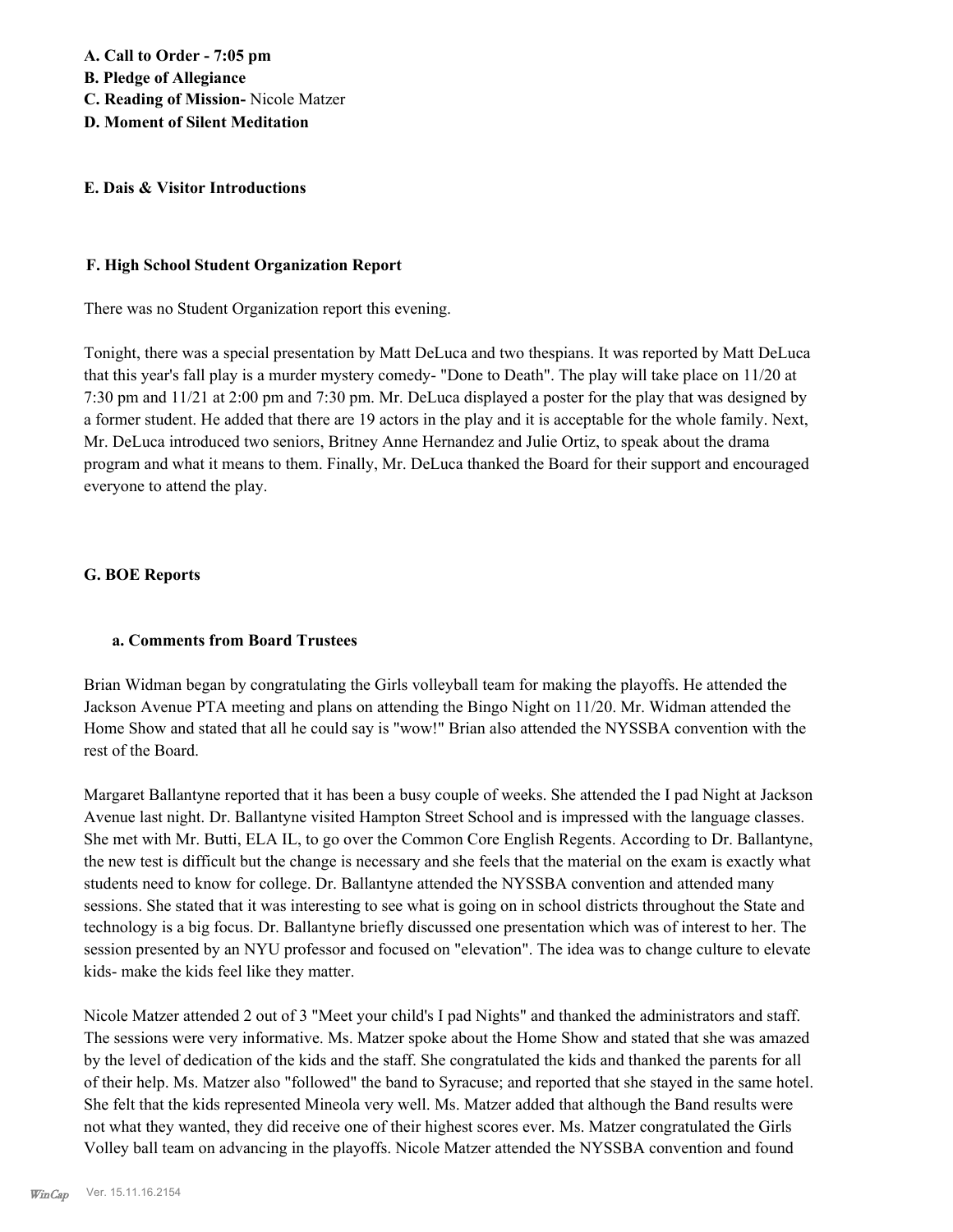the atmosphere and direction very different this year; it was very progressive. She added that she was able to meet the new Commissioner of Education and invited her to visit Mineola. Ms. Matzer also had the opportunity again to be part of the voting delegate; there were 250 delegates and 27 proposed resolutions. Ms. Matzer stated that it was a very interesting process.

Patricia Navarra stated that in one night, we had the Marching Band and the Mets and she congratulated them both. Ms. Navarra expressed her gratitude to the Board and their willingness to attend conferences and find out what going on outside our District. Ms. Navarra spoke briefly about a presentation of interest, "Your iceberg is melting", which adressed getting children ready for the next phase of life.

#### **b. Comments from Board President**

Christine Napolitano feels that the community should be thankful that the Board for wanting to attend conferences. It is good for the Board to see what is going on throughout the State and compare that information to Mineola. Ms. Napolitano feels that the District is on a good path at this time. Ms. Napolitano reported that the I pad Nights were very well attended and she thanked the staff for making these evenings possible. Ms. Napolitano would like a survey of the parents that attended to find out what they liked and what should be added. Ms. Napolitano reminded everyone that there is a Capital Reserve Vote on November 10th. This is not a BOND; the money is already here and saved. She encouraged everyone to come out and vote. Finally, Ms. Napolitano congratulated the Marching Band and added that this is one of her favorite shows ever.

#### **c. Comments from Superintendent**

Dr. Nagler stated that he is thrilled that the Board took time out of their busy lives to attend the NYSSBA conference. It is very important for the Board to be able to see what is going on throughout the State and compare it to the track that the District is on. He hopes the community understands the importance of this and also understands that not all Boards are willing to do this. The Superintendent stated that he missed the Home Show this year because he was in Pittsburg with Digital Promise. He was very impressed with all that is going on. Dr. Nagler stated that he left with many good ideas. Dr. Nagler expressed his happiness with the I pad Nights and thanked the principals and staff. He stated that no one is replacing teachers but our job is to give them tools to make their jobs easier. The Superintendent again asked everyone to come out to vote on Tuesday, November 10th. The new survey went out yesterday via email and text and it will be open for two weeks. He encouraged everyone to complete the survey and give their input. Ms. Matzer stated that she had a problem when completing her survey and the Superintendent stated that the issue she raised has been fixed.

#### **H. Old Business**

There was no old business this evening.

#### **I. New Business**

There was no new business this evening.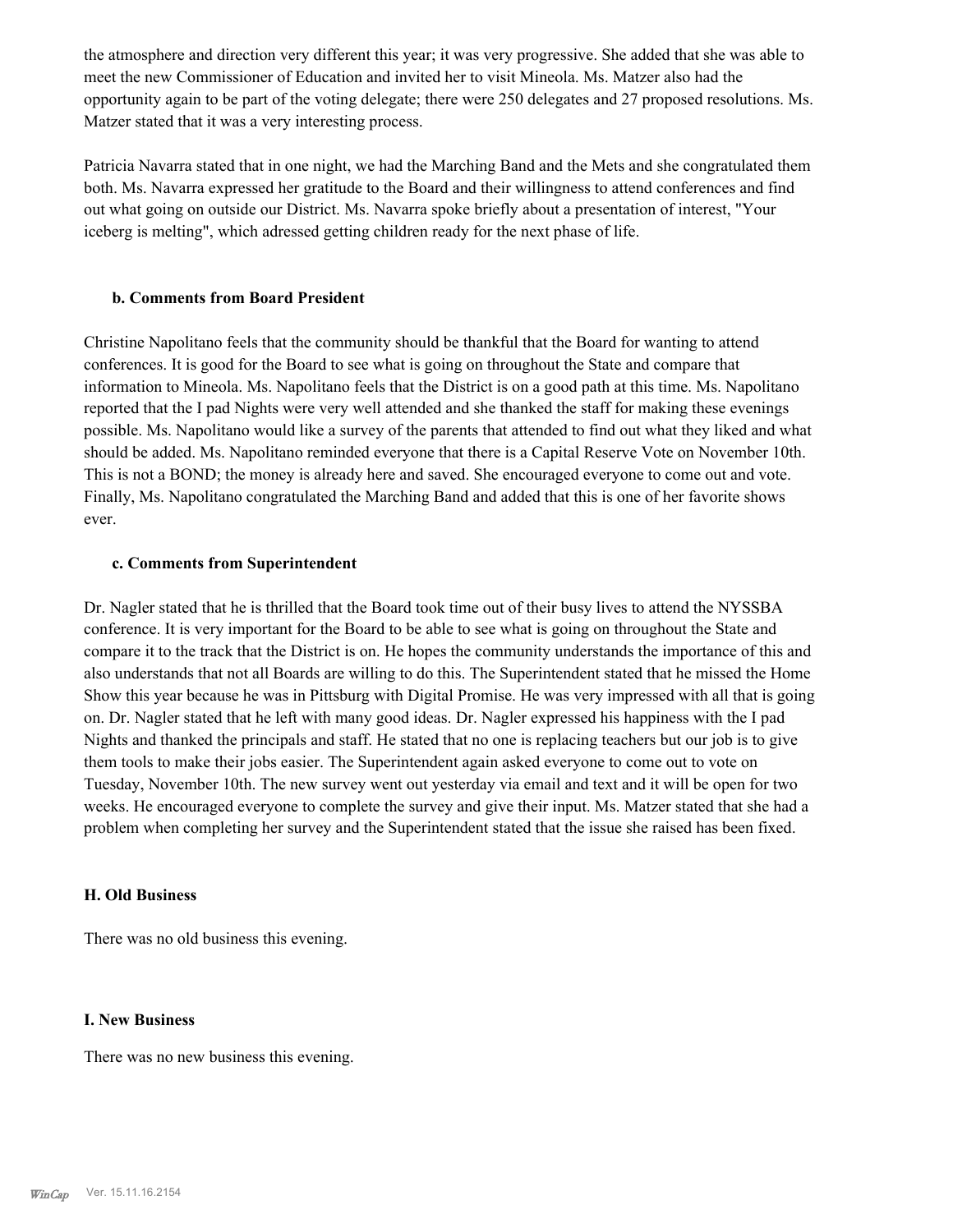# **J. Consensus Agenda**

**RESOLUTION # 30- BE IT RESOLVED** that the Board of Education approves the consensus agenda items J.1.a. through J.7.a.1., as presented.

**Motion:** Nicole Matzer **Second:** Margaret Ballantyne

Discussion: There was no discussion or comments.

| Yes: | Brian Widman         | No: | None |
|------|----------------------|-----|------|
|      | Margaret Ballantyne  |     |      |
|      | Nicole Matzer        |     |      |
|      | Patricia Navarra     |     |      |
|      | Christine Napolitano |     |      |

**Passed:** Yes

# 1. **Accepting of Minutes**

That the Board of Education accepts the minutes of the October 15, 2015 Business Meeting as presented. a.

# 2. **Instruction**

- a. Resignation(s)
- That the Board of Education accepts the resignation of Mary B. McGuinness, Registered Nurse, effective November 2, 2015. 1.
- b. Appointments Instruction
- That the Board of Education approves the amended appointment of Heather Hazen, from .5 Reading Teacher to .6 Reading Teacher effective 09/24/2015. Salary: .6 of MA+30, Step 10, \$100,680 equaling \$60,408. 1.
- That the Board of Education approves the appointment of Peter Macedo, to the position of Driver Education Coordinator for Fall 2015 and Spring 2016. Salary of \$6,724. 2.
- That the Board of Education approves the appointment of Peter Macedo, to the position of Driver's Education Instructor at an hourly rate of \$55.32. 3.
- Appointment(S) Sub Teacher per diem The Board of Education accepts the following individual(s) as Per Diem Substitute Teacher(s) for the current school year, at a daily rate of \$100.00 per day; and retirees at a daily rate of \$125.00 per day.: c.

|    | <b>EMPLOYEE NAME</b>    | <b>EMPLOYEE CERTIFICATION</b>    |
|----|-------------------------|----------------------------------|
|    | Maninder (Nikki) Chawla | Childhood Ed (Grades 1-6)        |
| 2. | Emily A. Mooney         | Students with Disabilities (1-6) |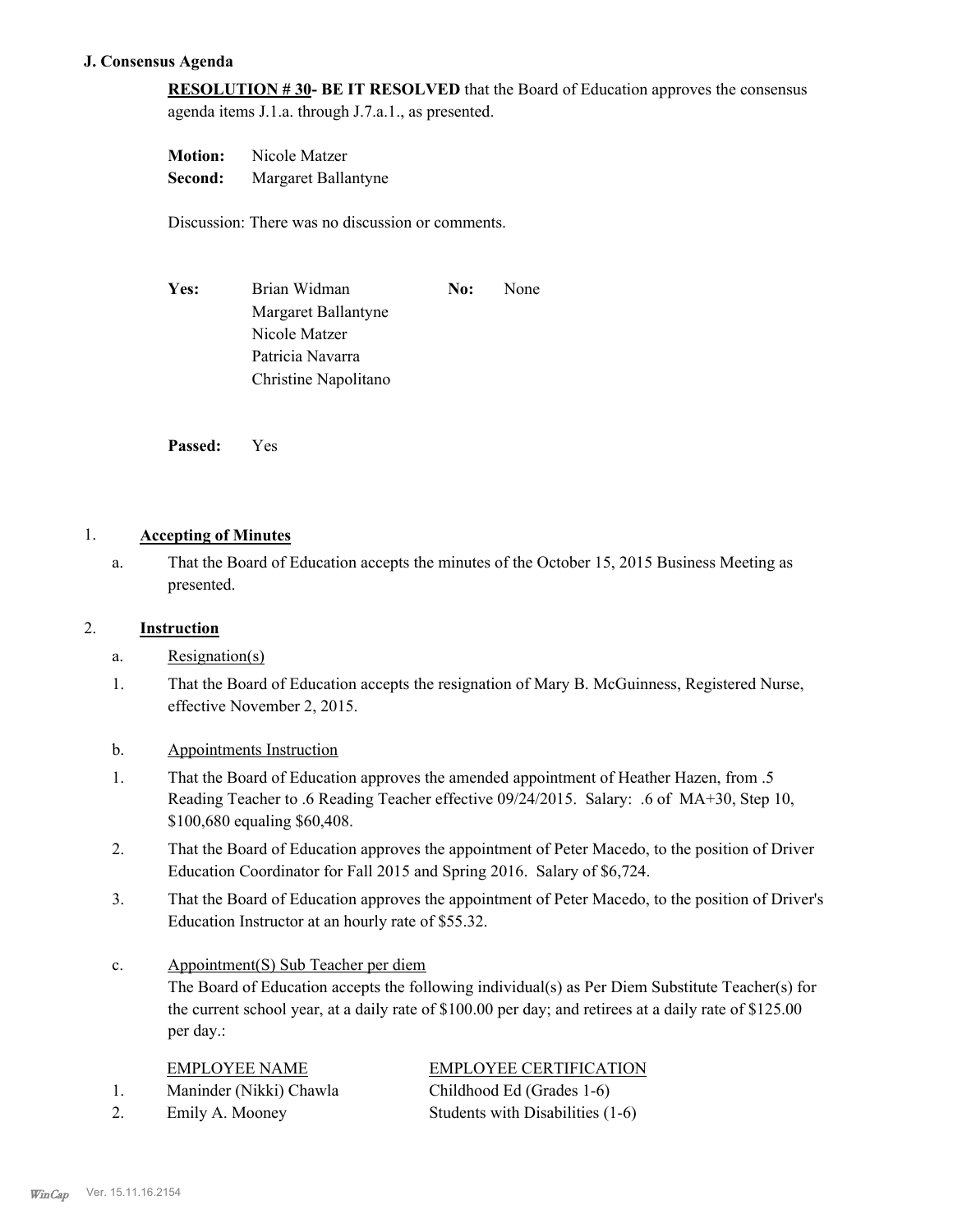#### Appointment(s) Coaches d.

That the Board of Education approves the appointment of the following coaches for the current school year:

| <b>POSITION</b>                 | <b>EMPLOYEE NAME</b> | <b>STEP</b>    | <b>STIPEND</b> |
|---------------------------------|----------------------|----------------|----------------|
| <b>Basketball Boys Varsity</b>  | Ezra Elliott         | 2              | \$8,192.00     |
| Basketball Boys JV              | Nikko D. Callender   | $\overline{2}$ | \$5,459.00     |
| Basketball Boys 7th Grade       | William DiGennaro    | 3              | \$5,401.00     |
| Basketball Boys 8th Grade       | Dominick Tolipano    | 3              | \$5,401.00     |
| Basketball Girls JV             | Kelly Dempsey        |                | \$4,941.00     |
| Basketball Girls 7th Grade      | William DiGennaro    | 3              | \$5,401.00     |
| Basketball Girls 8th Grade      | Martin Joyce         | 3              | \$5,401.00     |
| <b>Bowling Boys Varsity/JV</b>  | Helmut Bohringer     | 3              | \$4,433.00     |
| <b>Bowling Girls Varsity/JV</b> | Mark Miller          | 3              | \$4,433.00     |
| <b>Wrestling Varsity</b>        | Daniel Guido         | 3              | \$8,872.00     |
| Wrestling JV                    | Frank Massaro        | 3              | \$6,314.00     |
| <b>Wrestling Varisty Asst</b>   | Joseph Cerulli       | 3              | \$6,033.00     |
| Wrestling 7/8                   | Nicholas A. Tonini   | 1              | \$4,605.00     |
| Wrestling 7/8 Assistant         | <b>Gary Santosus</b> | 3              | \$5,389.00     |
| Volleyball Girls 7th Grade      | <b>Hilary Hunter</b> | 3              | \$4,788.00     |
| Volleyball Girls 8th Grade      | Hyunah Park          | 3              | \$4,788.00     |
| <b>Track Girls Winter</b>       | Thomas Leninger      | 3              | \$7,848.00     |
| <b>Track Boys Winter</b>        | John Fretz           | 3              | \$7,848.00     |
| <b>Track Winter Assistant</b>   | Kevin Murphy         | 3              | \$5,337.00     |
|                                 |                      |                |                |

# 3. **Instruction: Committee on Special Education**

a. That the Board of Education approves the CSE/CPSE/SCSE recommendations for programs and services for students with IEPs for the time period from 5/1/15- 8/31/15. Please be advised that all of the parents have received the student's IEP and a copy of their DUE process rights.

#### 4. **Instruction: Contracted**

a. That the Board of Education approves an agreement between the Mineola UFSD and Adelphi University's America Reads/ America Counts public schools tutoring program for the 2015- 2016 school year.

# 5. **Instruction: Student Actions**

That the Board of Education approves the Athletic Advanced Placement Process request for the following student: a.

- Ericson Velasquez, 8th grade student, to compete on the JV Wrestling Team for the 2015- 2016 school year.

## 6. **Civil Service**

#### a. Appointments

That the Board of Education approve the appointment of John Hassell, to the position of full time Cleaner at the High School, to replace Paul Haffner, effective November 6, 2015. Salary will be \$41,459 on Step 1. Probation is 26 weeks. 1.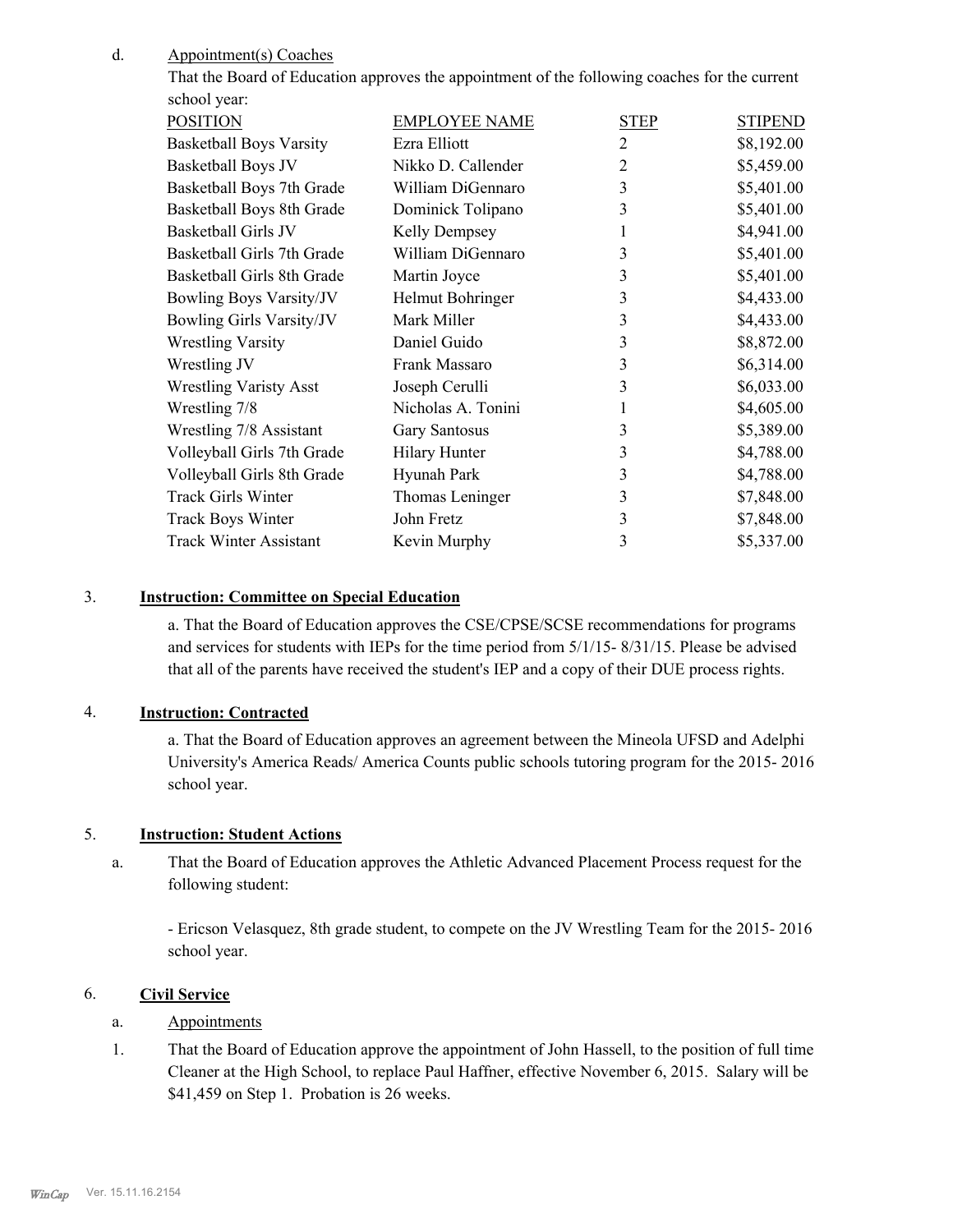- b. Leave(s) of Absence
- That the Board of Education approve a paid Medical Leave of Absence to Francis Feeley, 5 hour Bus Driver, effective October 8, 2015 through November 16, 2015, due to a medical condition. 1.
- c. Resignation(s)
- That the Board of Education accepts, the resignation, with regret, of Robert Basilico, part time Cleaner, for the purpose of retirement, effective October 1, 2015. 1.

# 7. **Business /Finance**

# a. **Budget Appropriation Adjustment**

1. That the Board of Education approves the transfer of funds, in the amount of \$25,000 from Budget code: 4030 800 00 8096 to Budget code: 5540 401 10 9299 to cover the cost of outsourcing transportation, for three new students registered in District in August, to a private contractor for the 2015-2016 school year.

2. That the Board of Education approves the following transfers of funds, for the total amount of \$7486.96 to cover the cost of books for the Dual Language Program and other areas of curriculum:

\$3095.50 from Budget code: 2610 500 03 4910 to Budget code: 2110 480 03 0000 \$2707.46 from Budget code: 2610 500 03 4910 to Budget code: 2110 480 03 0000 \$ 699.00 from Budget code: 2610 500 03 4910 to Budget code: 2110 480 03 0000 \$ 985.00 from Budget code: 2610 500 03 4910 to Budget code: 2110 480 03 0000

# 8. **Other**

# a. Approval of Election Workers

1. That the Board of Education approves the appointment of the following individuals to serve as Registrars and Inspectors at the Capital Reserve Vote held **Tuesday, November 10, 2015** at the hourly rate of pay, \$10.00:

# **Chief Election Inspectors:**

Meadow Drive: **Eileen Alexander**  Jackson Avenue: **Mary Ann Iaquinto**

# **Registrars:**

Meadow Drive: Madeline Cegelski, Loretta Piotrowski Jackson Avenue: Michael Coniglio, Frank Iaquinto, Gary Nelson

# **Inspectors:**

Meadow Drive: Ann Marie Smith, Douglas Cegelski, Raymond Kwiatek, Lynn Clifford Jackson Avenue: Flore Rowe, Ava Doshi, Marion Kessler, Robert Petraglia, Nora Coniglio

NOTE: In the event that there should be a vacancy created in any of the positions of Inspector of Election or Registrar, the Superintendent of Schools is authorized to appoint a qualified voter of this District to fill such vacancy.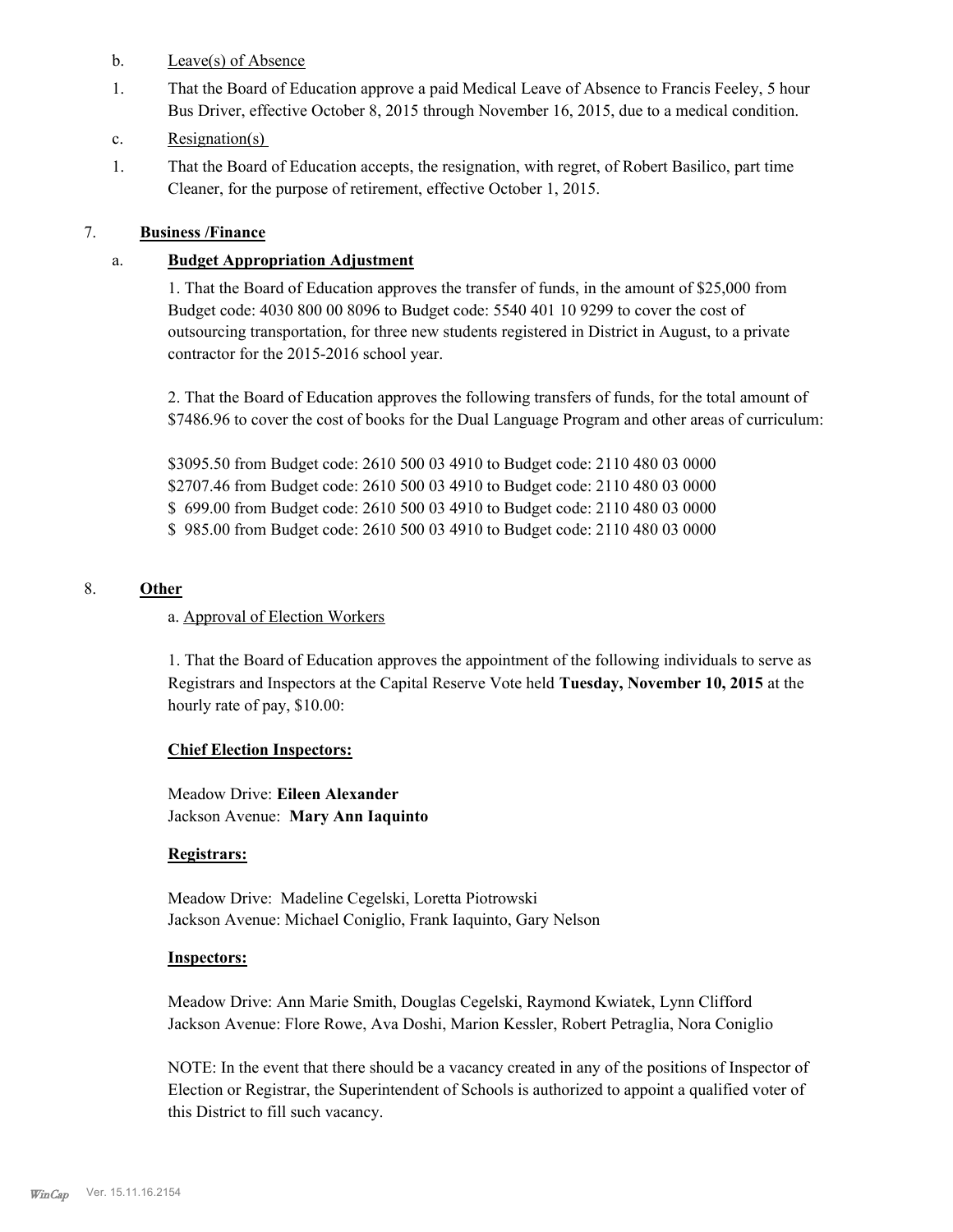A one hour workshop will be given on **Monday, November 9, 2015** from 3:00pm to 4:00pm and the attending Registrars and Inspectors will be compensated at the hourly rate of \$10.00.

# **Walk-on Agenda:**

 **RESOLUTION # 31 - BE IT RESOLVED** that the Board of Education hereby authorizes the District to enter into an agreement with the Mineola Teachers Association regarding the creation of a sick leave bank for an employee whose identity has been made known to the Board, consistent with the terms set forth in the agreement, which has been reviewed by the Board;

**BE IT FURTHER RESOLVED** that the Board of Education hereby authorizes the Superintendent of Schools to execute the necessary documents to effectuate said agreement.

**Motion:** Margaret Ballantyne **Second:** Patricia Navarra

Discussion: There was no discussion or comments.

| Yes: | Brian Widman         | No: | None |
|------|----------------------|-----|------|
|      | Margaret Ballantyne  |     |      |
|      | Nicole Matzer        |     |      |
|      | Patricia Navarra     |     |      |
|      | Christine Napolitano |     |      |

**Passed:** Yes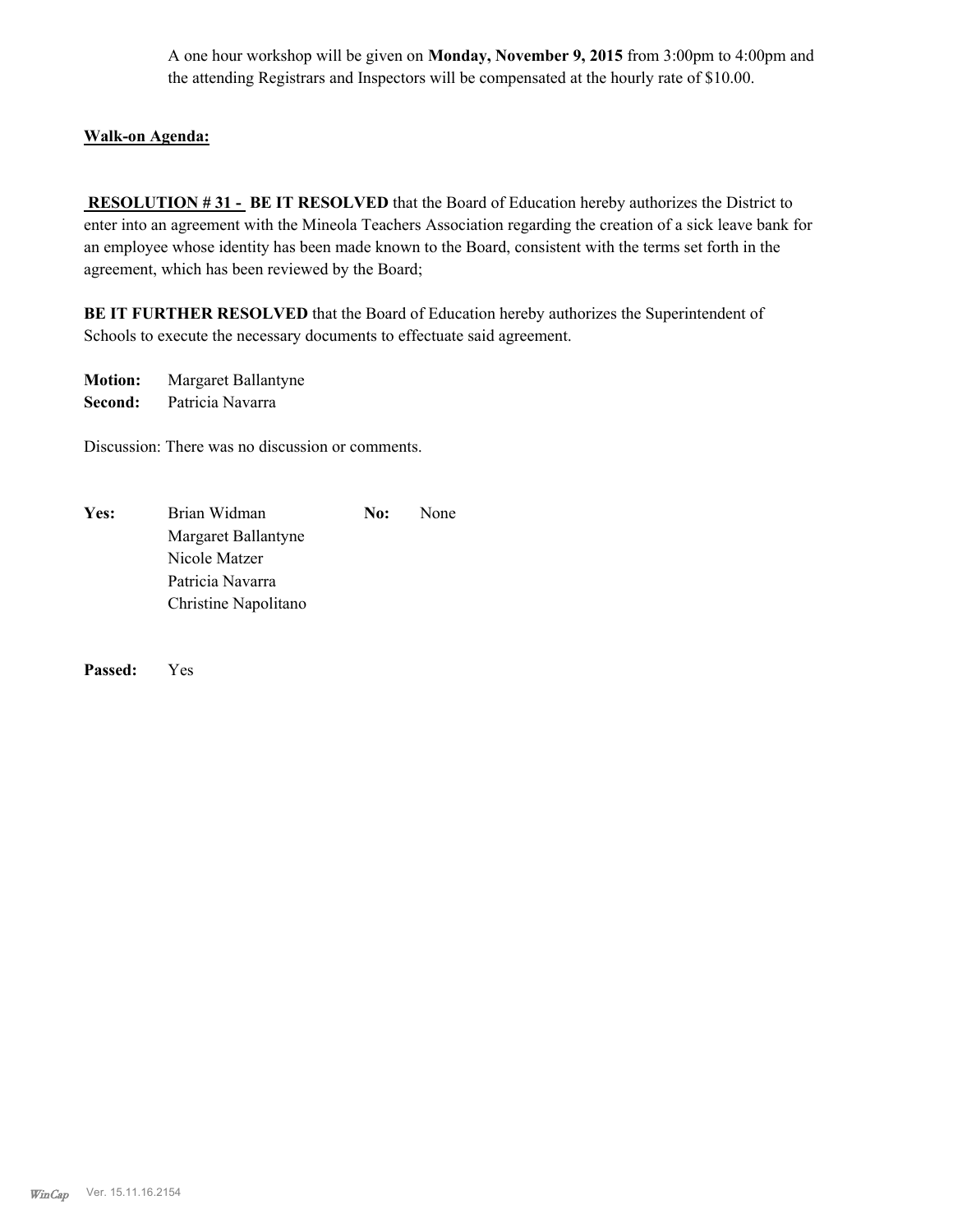# **K. Superintendent's Report**

Superintendent of Schools' Reports for 11/5/15 Presentations:

- 1. Educational Legacy
- 2. External Auditor

The Superintendent stated that the first presentation tonight is by Robert Hendriks of Educational Legacy. Dr. Nagler stated that there are currently many projects going on in Mineola and each of these projects has a different method for calculating the number of students which can be expected. Therefore, a decision was made with Board approval to have a company conduct a demographic study of the population and provide an independent projection of what is to come. \*This report can be found on the District website, on the Board of Education page, under presentations. Mr. Hendriks gave some background on himself and explained that these studies can be used as a planning tool by the district. It gives a picture of what is needed in order to meet the needs of students. Mr. Hendriks briefly explained the process and the findings of the demographic study. He explained that a **forecast** looks at key demographic factors and patterns and allows demographers to take these factors into account when forecasting population and enrollment changes into the future. Mr. Hendriks stated that the following data sources were utilized in this study: enrollments by grade, birth and death data, net migration values, and base age-sex population counts.

Mr. Hendriks then discussed the **summary of findings**: the total fertility rate for the MUFSD over the life of the forecast is below replacement level; most in-migration to the district occurs in the 0-4 and 25- 39 year old age groups; the local 18- 24 year old population continues to leave the district, going to college or moving to other urbanized areas; the primary factor causing the district's enrollment to increase is the steady level of inmigration of young households/families and an increase in the number of households over 70 that are outmigrating and vacating their housing units to make way for younger families with children; changes in year to year enrollment will primarily be due to larger cohorts entering and moving through the school system in conjunction with smaller cohorts leaving the system; the median age of the population will decrease from 41.4 in 2010 to 40.7 in 2025; the primary cause in the rise of the high school enrollment after 2018 is due to the wave of relatively large grade cohorts currently in the elementary and middle school grades; existing home sales will become the increasing dominant factor affecting the amount of population and enrollment change and while there was a drop in the average household size in Mineola, the rate of this decline has been forecasted to slow slightly over the next 10 years.

Finally, Mr. Hendriks addressed each of the Housing Projects: the Modera housing project and the project at 250 Old Country Road are expected to yield approximately 50 school age children over the next 5 years. These projects are included in the population and enrollment forecast. These projects may put some pressure on the district's Pre-K program.The Village Green project (if constructed and rented) would be expected to yield approximately 25 school age children over the first 5 years. These units which are not included in the forecast would also add approximately 500 people to the district's population forecast. The proposed project on the Old Corpus Christi site (if constructed and rented) would yield approximately 15 school age children over the first 5 years. These units, which are not included in the forecasts, would also add approximately 270 people to the population forecast. The Bridge Housing Project (if constructed and rented) would be expected to yield approximately 15 school age children over the first 5 years. These units, which are not included in the forecasts, would also add approximately 290 people to the district's population forecast. This would mean that there would be 55 additional students not included in the forecast. Mr. Hendriks next displayed several charts and maps to reflect the finding of this report.

Ms. Napolitano stated that she found this report very interesting and is grateful to have this tool for planning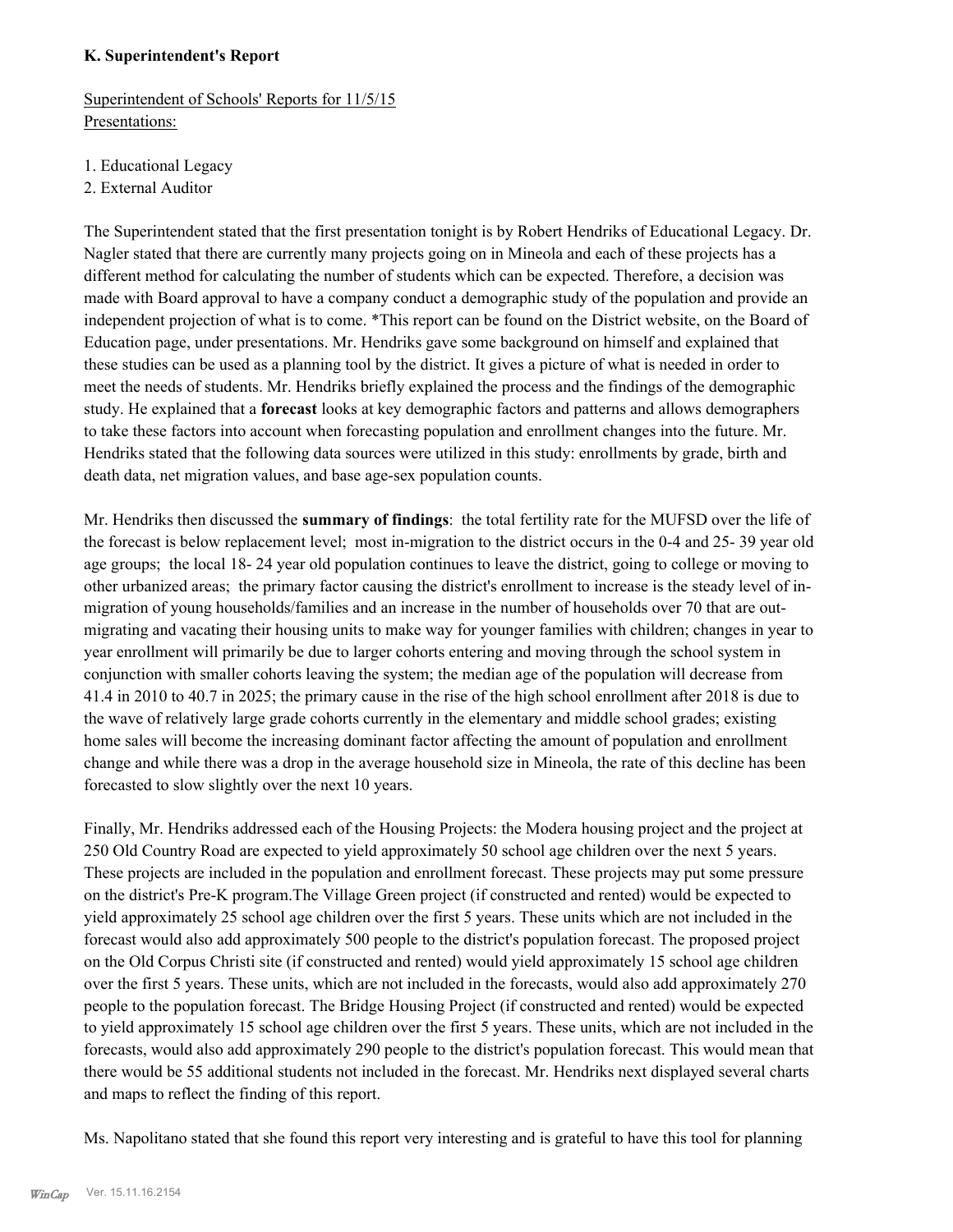ahead. She said that this is very good information but as reported it can change. Ms. Napolitano thanked Mr. Hendriks for his presentation. The Superintendent stated that he took away three important points of this presentation; steady is good, migration- there is a lot of movement in and out of the district which pose different issues and the family formation zone and the importance of marketing the district to families. Dr. Nagler thanked Mr. Hendriks for the report.

The second presentation tonight was by Dave Tellier, External Auditor, from Nawrocki Smith LLP to discuss the certified financials for the year ending 6/30/15. Mr. Tellier started by thanking Jack Waters and his staff in the Business Office and stated that they do a tremendous job. Mr. Tellier stated that it is a tough job to get the audit completed and ready for the filing deadline of October 15th and he appreciates everyones efforts. Mr. Tellier explained that his team begins their planning for the year in December and January, then are back in May and June and finally are here to audit during August and September. He meets many people throughout the District in various positons and locations. Overall, the audit report was clean with no material weaknesses. He added that there was one recommendation; which the district has already started to act upon. Mr. Tellier stated that the district is in a good position going forward; it is very sound with no material weaknesses. Ms. Napolitano stated that she is proud of the Business Office and that the District is fiscally healthy and in a good position going forward.

#### Superintendent Comments

The Superintendent had no additional comments this evening but stated that he was in need of an Executive Session.

#### **L. Executive Session Time: 8:30 p.m.**

At 8:30 pm, a motion was made for the Board of Education to go into Executive Session to discuss the Superintendent's evaluation.

**Motion:** Margaret Ballantyne **Second:** Brian Widman

Yes: Brian Widman **No:** None Margaret Ballantyne Nicole Matzer Patricia Navarra Christine Napolitano

**Passed:** Yes